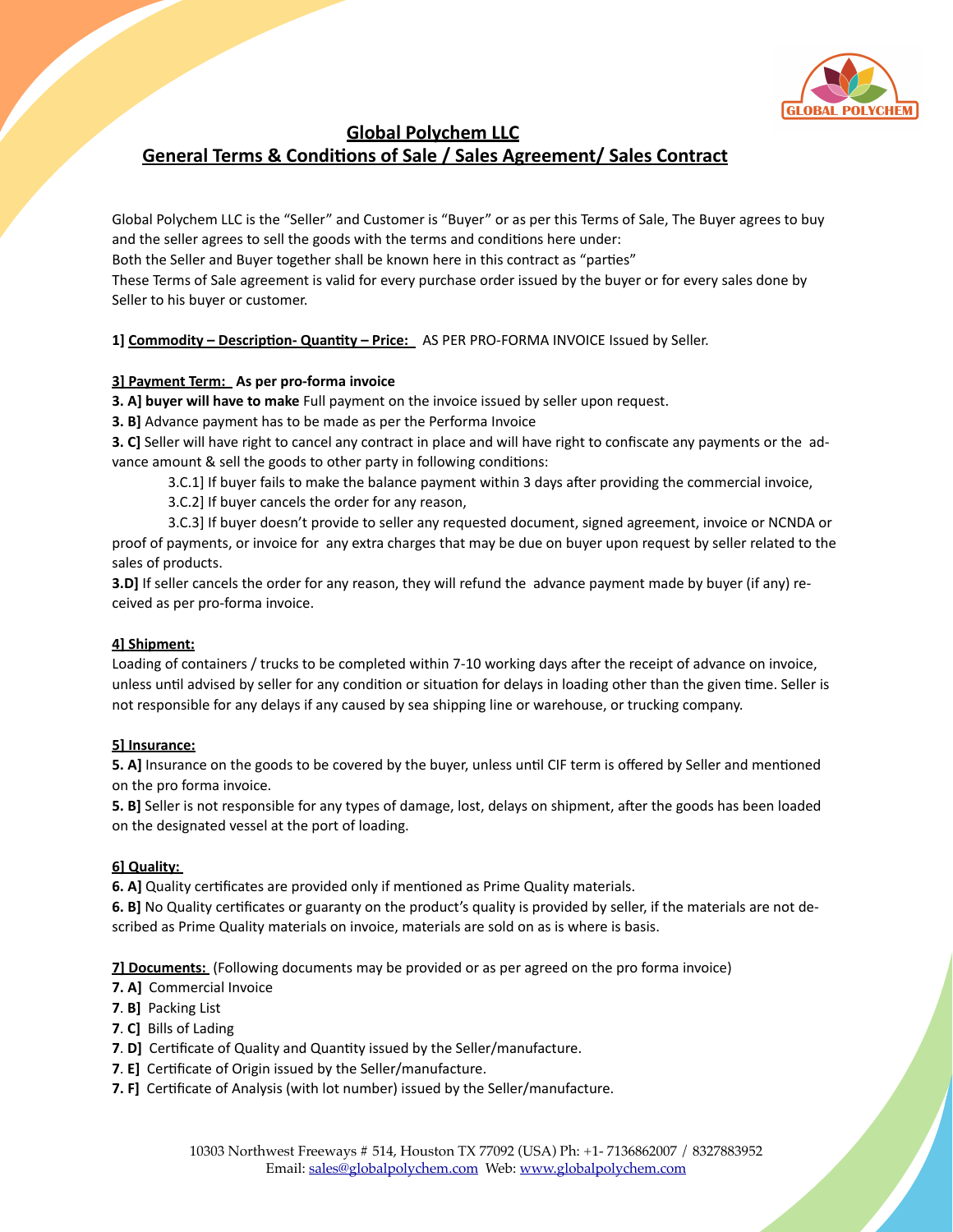

Copies of above mentioned documents shall be provided via email to the buyer and Originals copy may be provided to the buyer through courier (FedEx / DHL Express) after the full payment on the Invoice upon request only.

# **8] Payment mode:**

**8.** A] All payments on the invoice have to be made by buyer as instructed in the Pro-forma / Commercial invoice after the submission of the photo copy of documents as per Article7.

**8. B]** All payments to be done via TT wire only or advised as per the issued invoice

**8. C]** Buyer is required to provide with the TT wire transaction proof every time they make a transaction with reference to the sale.

## **91 Non-Circumvent Law:**

**9. A]** Buyer agrees and warrants that in any case they will not try to find or contact with the sources of the supplier. Buyer and his associates, business partners, employees, friends or any other family member of the buyer is liable for the protection of the confidentiality of the supplier source for the term and (five) 5 years from the term of this contract. Seller has right to not to disclose the information of their sourcing of the goods to the buyer.

**9-B]** Parties shall not in any manner whatsoever solicit nor accept business from sources or their affiliates that are made available by the other party to this agreement, at any time, without the prior written permission any of the parties which made the source available.

**9-C]** Parties shall maintain complete confidentiality regarding each other's business sources or their identities and shall disclose such only to named parties pursuant to express written permission of the party that made the source available. 

**9-D]** Parties shall not in any way whatsoever circumvent of attempt to circumvent each other or any parties involved in any of the transactions the parties are desiring or entering into and to the best of their ability and assure each other that the original transaction codes established will not be altered or changed.

**9-E]** Parties recognize the contract to be an exclusive and valuable contract of the respective party and they shall not enter into direct negotiations with such contracts revealed by the other parties.

**9-F]** Parties cannot avoid payment of due fees, commissions and other re-numeration in any way whatsoever. **9-I]** In the event circumstances by any parties whether directly or indirectly, the circumvented party shall be entitled to legal monetary penalty as damages, equal to the maximum amount is should make from such transaction and any and all expenses including but not limited to legal fees that would be involved in the recovery of said damages. The circumventing party renounces to any right that he may have to claim a reduction of this amount.

**9-G]** All considerations, benefits and commissions received as a result of the contraction of the parties relating to any of the transaction will be allocated as mutually agreed to.

**9-H]** Buyer/Seller irrevocably binds itself to provide any and all documentation requested by Seller/Buyer, immediately and without delay, in connection with the sale/purchase of the aforementioned goods.

The ICC 1993 revision, publication 500 shall apply to this contract as well as INCOTERMS-2000 as published by the international Chamber of Commerce.

## **10] Arbitration and Governing Law:**

The Parties agree that any and all disputes relating to this Contract or its breach shall be settled by arbitration conducted in accordance with the then-current Commercial Rules of the American Arbitration Association (AAA), and judgment upon the award entered by the arbitrator shall be conclusive and binding and that any such award shall be enforceable and may be entered in any court having jurisdiction. The arbitrator shall use the substantive and procedural laws of the State of Texas of the United States of America in construing and interpreting this Contract. The official language of this Contract is English. The applicability of the provisions of the United Nations Convention on Contracts for the International Sale of Goods is hereby expressly excluded from this Contract.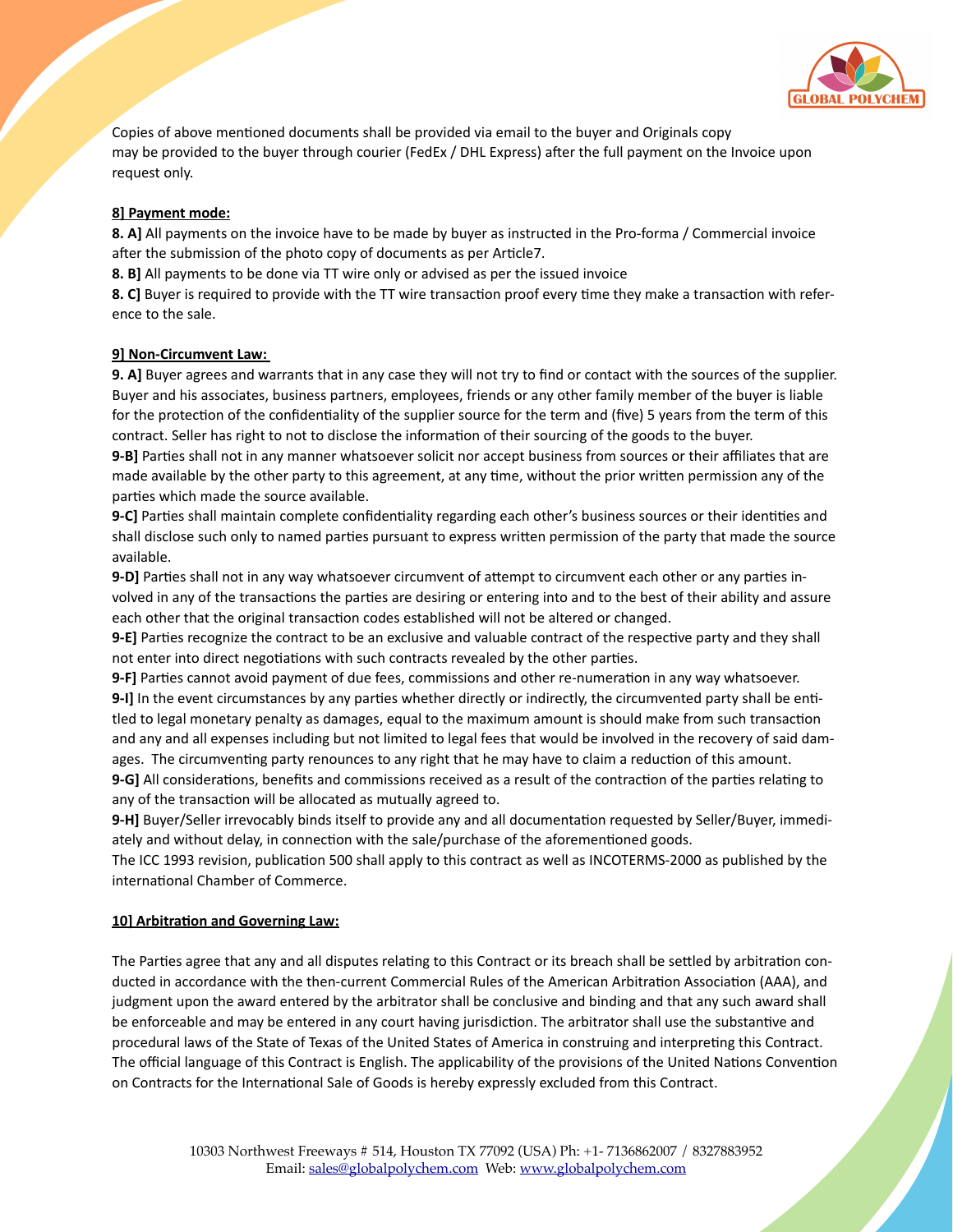

Good Faith Effort. Prior to initiation of arbitration, executive level personnel from Company and Distributor shall engage in in-person, good faith efforts to resolve any dispute. Either Party hereto may give the other party written notice of any dispute not resolved in the normal course of business. Within fifteen (15) days after delivery of the

notice, the receiving party shall submit to the other a written response. The notice and response shall include (i) a statement of the party's concerns and perspectives on the issue(s) in dispute, and (ii) the name and title of the executive who will represent the party at the pre-arbitration, good faith resolution meeting required herein. This meeting must take place within thirty (30) days from the initial notice of any dispute.

Location and Service. Arbitration shall be conducted in Harris County, State of Texas of the United States of America and the award rendered in United States Dollars. The Parties specifically waive any challenges to the jurisdiction of the arbitrator in the United States.

Service of the petition to confirm arbitration and written notice of the time and place of hearing on the petition to confirm the award of the arbitration shall be made in the manner provided for in this Contract for all notices. The Parties further agree and consent to the jurisdiction and venue of a federal court of competent jurisdiction located in the State of Texas for the resolution of all disputes which are not subject to arbitration, if any Prevailing Party. Should one party hereto either dismiss or abandon its claim or counterclaim before hearing of it, the other party shall be deemed the "prevailing party" pursuant to this Contract. Should both parties receive judgment or award on their respective claims, the party in whose favor the larger judgment or award is rendered shall be deemed the "prevailing party" pursuant to this Contract. Costs of arbitration, including attorney's fees incurred in arbitration, as determined by arbitrator, together with attorney's fees incurred by the prevailing party in court enforcement of the arbitration award after it is rendered by the arbitrator, must be paid to the prevailing party by the party designated by the arbitrator or court.

Selection and Authority. Arbitration shall be conducted in English and by a single English-speaking arbitrator. The arbitrator shall be selected by agreement of the Parties.

In the event the Parties cannot agree, each party shall select one arbitrator, and the two arbitrators so selected shall select a third arbitrator who shall act as arbitrator. The arbitrator may award any remedy allowed herein and/ or any remedy allowed in law or at equity.

**Enforcement of Arbitration Clause.** Any Party who is required to enforce the processes of this arbitration provision shall be entitled to recover attorneys' fees incurred in enforcing the requirements of this provision. **Confidentiality.** The Parties shall treat the arbitration process and any results of the arbitration as confidential.

## **11] Force Majeure:**

Neither parties shall be held for any delays of failure of performance of obligation provided herein when such delay or failure is caused by strike, fire flood, acts of god, earthquake of any laws/rules of any government authority of other condition beyond its control cannot before casted or provided the party subject to such obligation have exhausted alternative means of performing the obligation in question, neither party shall have the right to claim eventual damages of such conditions.

#### **12] Validity of contract:**

**12. A] This Terms of Sales Published on the website of the company Global Polychem shall supersede all the sales contract, sales order, Pro-forma Invoices and or any agreements between seller and buyer including**, all previous correspondence and negotiation connected here with shall become subject to term and condition in this contract published on www.globalpolychem.com under important links and documents. under Global Polychem General Sales Terms of Sales.

**12. B]** Any changes or amendment to this sales contract shall be agreeable by both parties in written form such change and amendment shall constitute the integral part of this contract.